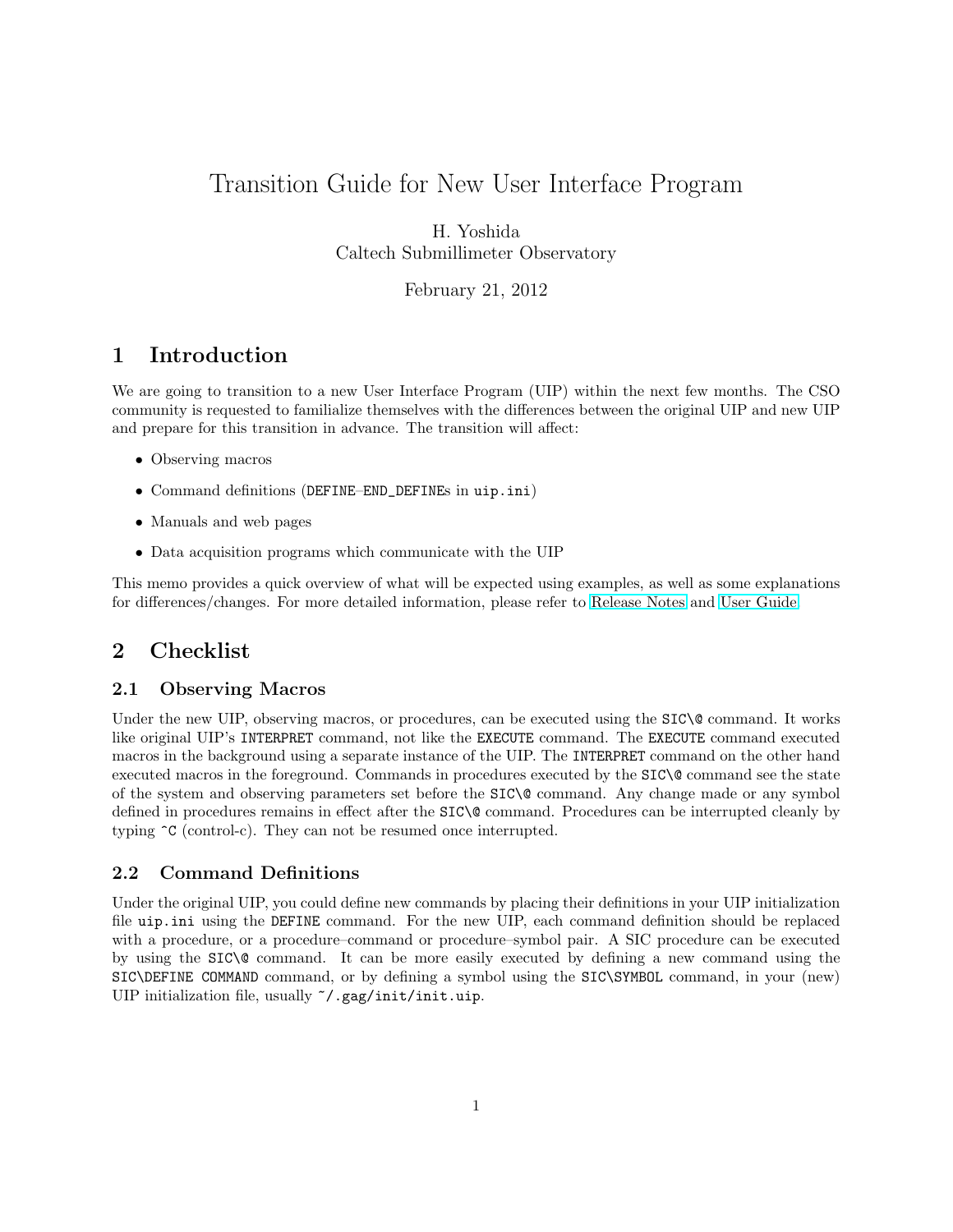#### 2.3 Data Acquisition Programs

There are several TCP and UDP services associated with the new UIP. They may be utilized by data acquisition programs to nod the telescope, for example:

- chicago Chicago server (obsolete)
- waspsb Score board server for WASP
- uip-net Network UIP (version 1)
- uip-net2 Network UIP (version 2)
- tel-esma TEL interface for eSMA
- uip-log UIP message server

Their port numbers remain the same. The server address has to be changed from alpha1 to kilauea, however.

## 3 Examples

### 3.1 Observing Macros

The following example macro for the original UIP was taken from the Bolocam Web Page [http://www.cso.caltech.edu/bolocam/PreparingForObserving.html.](http://www.cso.caltech.edu/bolocam/PreparingForObserving.html) Without comments and blank lines, it looks like this:

```
FLSIGNAL/RESET 128
STARE 1
FLSIGNAL/SET 128
XRASTER_SCAN/STEP_SIZE=162/EQUATORIAL/ALTERNATE_DIRECTION/SETTLING_TIME=3 120 2280 15
FLSIGNAL/RESET 128
```
Here I intentionally changed spacing, order of parameters and qualifiers, etc., to make points clearer, but it is still a valid macro for the original UIP.

The macro has to be rewritten as follows in order for it to work under the new UIP:

FLSIGNAL 0 /BIT 7 STARE 1 FLSIGNAL 1 /BIT 7 RASTER\_SCAN 120 2280 15 /STEP\_SIZE 162 /EQUATORIAL /ALTERNATE\_DIRECTION /SETTLING\_TIME 3 FLSIGNAL 0 /BIT 7

It is apparent that:

- The XRASTER\_SCAN command is now called RASTER\_SCAN.
- The FLSIGNAL command takes different value and option.
- Command identifier, command arguments, options, and option arguments are all separated by whitespace.
- Command arguments immediately follow the command identifier.

Some changes are intentional, while others are due to design of underlying technologies utilized.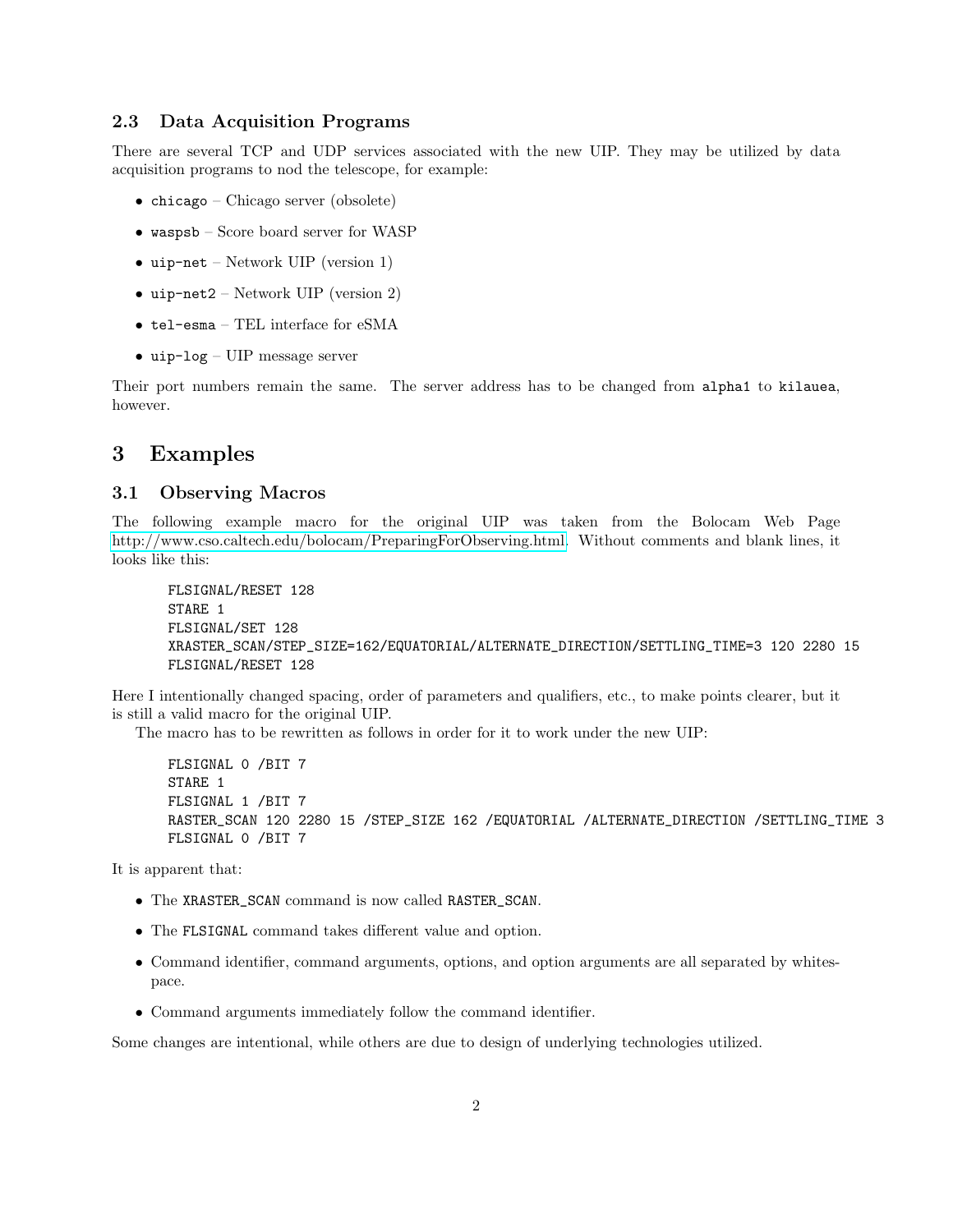#### 3.2 Command Definitions

The following example command definition for the original UIP was taken from Texas group's UIP initialization file uip.ini. The offpos command sets a default OFF position. It is defined as follows:

```
define offpos
c nje 12/18/98
c use offpos 600. -480. to use offpos of 10' E, 8' S
  oo /just /reset
  oo /just /nodesig /asym /nostep /nocoord /rao={p1} /deco={p2}
end_define
```
For the new UIP, the following procedure should be created:

```
! nje 12/18/98
! use offpos 600. -480. to use offpos of 10' E, 8' S
uip\off_position &1 &2 /equatorial /asymmetric
```
It should be named offpos.uip, and placed in the default procedure location ~/.uip/pro. Then it can be executed like this:

sic\@ ~/.uip/pro/offpos 600 -480

Optionally, a new command offpos can be defined in the UIP initialization file ~/.gag/init/init.uip as follows:

```
sic\define command offpos "sic\@ ~/.uip/pro/offpos.uip"
```
Or, alternatively, a symbol offpos can be defined in the UIP initialization file  $\gamma$ .gag/init/init.uip as follows:

sic\symbol offpos "sic\@ ~/.uip/pro/offpos.uip"

Then the procedure can be executed like this:

offpos 600 -480

### 3.3 Manuals and Web Pages

The following example documentation was taken from the SHARC II Web Page [http://www.submm.caltech.edu/˜sharc/operating/observingmodes.htm:](http://www.submm.caltech.edu/~sharc/operating/observingmodes.htm)

Sample Lissajous Commands

We tend to always use 10 minute integration times for lissajous scans. The UIP command and format is:

SWEEP AX TX /YAMP=AY /YPER=TY [/ALT,/EQU,/GAL]

| Size of uniform coverage<br>(arcseconds) | Size of uniform area in<br>units of $\#$ of 9'' beams | UIP command                             | Comment                        |
|------------------------------------------|-------------------------------------------------------|-----------------------------------------|--------------------------------|
| $115 \times 38$                          | $13 \times 4$                                         | SWEEP 20 20 / YAMP=10 / YPER=14.142     | Our standard scan              |
| $77 \times 29$                           | $8 \times 3$                                          | SWEEP 38.8 20 / YAMP=14.6 / YPER=14.142 | Sweeps over $1/2$ of the array |
| $38 \times 14$                           | $4 \times 2$                                          | SWEEP 58.2 20 / YAMP=21.8 / YPER=14.142 | Sweeps over $2/3$ of the array |

Under the new UIP, the SWEEP command has  $/Y$ <sub>-</sub>COORDINATE option which takes three arguments Y<sub>-</sub>AMPLITUDE, Y\_PERIOD, and Y\_PHASE (Y\_PERIOD and Y\_PHASE are optional), instead of three separate options /YAMPLITUDE, /YPERIOD, and /YPHASE. Thus the documentation needs to be updated as follows: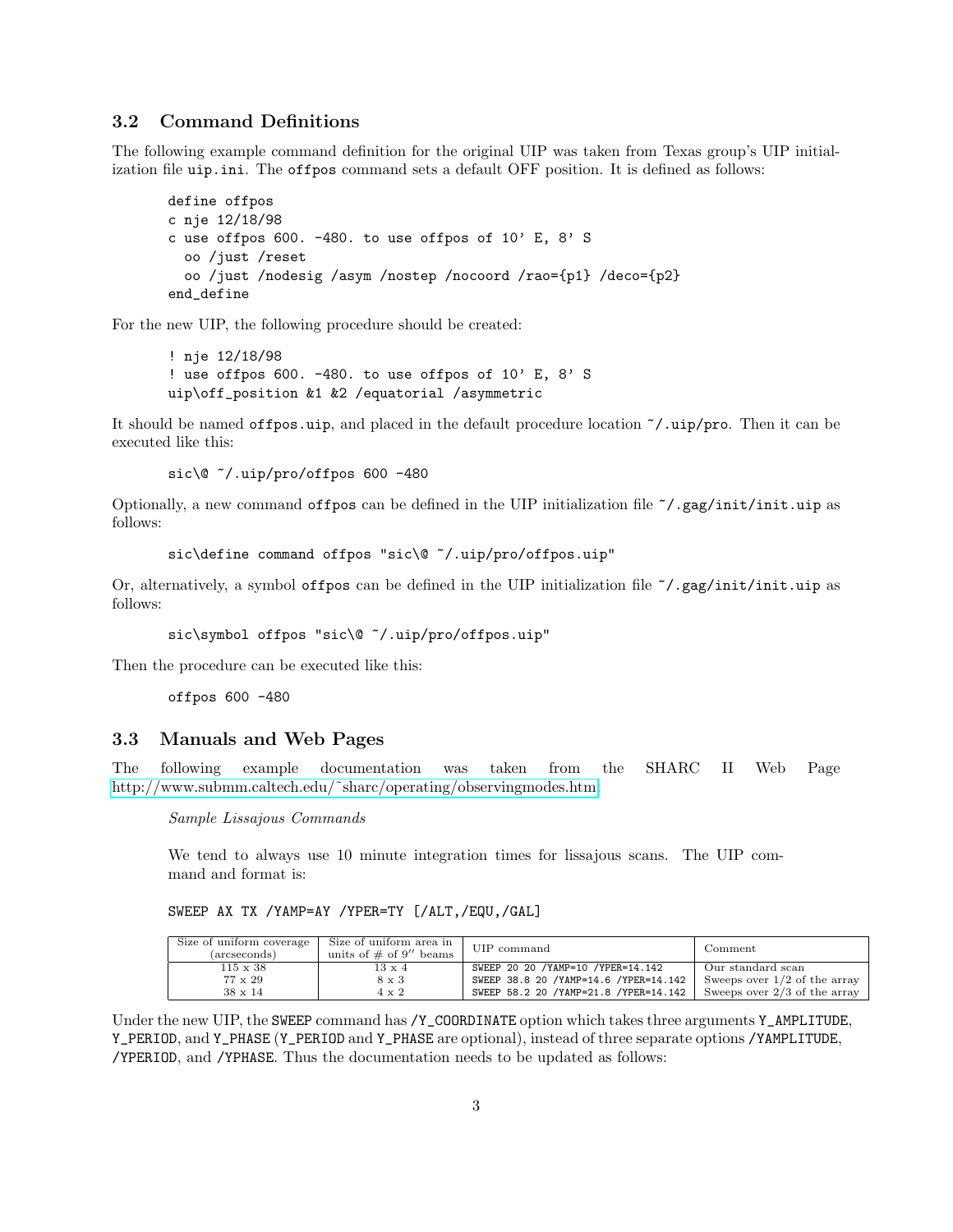#### Sample Lissajous Commands

We tend to always use 10 minute integration times for lissajous scans. The UIP command and format is:

SWEEP AX TX /Y AY TY [/EQU]

| Size of uniform coverage<br>(arcseconds) | Size of uniform area in<br>units of $\#$ of 9'' beams | UIP command                  | Comment                        |
|------------------------------------------|-------------------------------------------------------|------------------------------|--------------------------------|
| $115 \times 38$                          | $13 \times 4$                                         | SWEEP 20 20 /Y 10 14.142     | Our standard scan              |
| $77 \times 29$                           | $8 \times 3$                                          | SWEEP 38.8 20 /Y 14.6 14.142 | Sweeps over $1/2$ of the array |
| $38 \times 14$                           | $4 \times 2$                                          | SWEEP 58.2 20 /Y 21.8 14.142 | Sweeps over $2/3$ of the array |

#### 3.4 Data Acquisition Programs

SHARP observing/data taking scripts utilize the UIP-NET service to nod the telescope. The service runs on kilauea under the new UIP. Its TCP port number remains unchanged. Therefore only the server address needs to be updated.

## 4 Recommendations

Since changes like the FLSIGNAL command in the above example are involved, it will be necessary in most cases to edit/modify macros, programs, etc. to make them work under the new UIP. However the following practices will help minimize such a edit/modification:

• Always separate command identifier, command arguments (parameters), and options (qualifiers) from each other by whitespace. Write like this:

```
COMMAND PARAMETER1 PARAMETER2 /QUALIFIER1 = VALUE1 /QUALIFIER2
```
instead of like this:

#### COMMAND PARAMETER1 PARAMETER2/QUALIFIER1=VALUE1/QUALIFIER2

• Always place command arguments (parameters) immediately after the command identifier. Write like this:

```
COMMAND PARAMETER1 PARAMETER2 /QUALIFIER1 /QUALIFIER2 = VALUE2
```
instead of like this:

#### COMMAND /QUALIFIER1 /QUALIFIER2 = VALUE2 PARAMETER1 PARAMETER2

Please refer to [Release Notes](file:Release_Notes.html) and [User Guide](file:User_Guide.html) to determine if your instrument setup will be affected by transition to the new UIP.

## A References

- [Release Notes for New User Interface Program](file:Release_Notes.html) [\(pdf\)](#page-0-0)
- [User Guide for New User Interface Program](file:User_Guide.html) [\(pdf\)](#page-0-0)
- [SIC Manual](http://www.iram.fr/IRAMFR/GILDAS/doc/html/sic-html/sic.html) [\(pdf\)](http://www.iram.fr/IRAMFR/GILDAS/doc/pdf/sic.pdf)